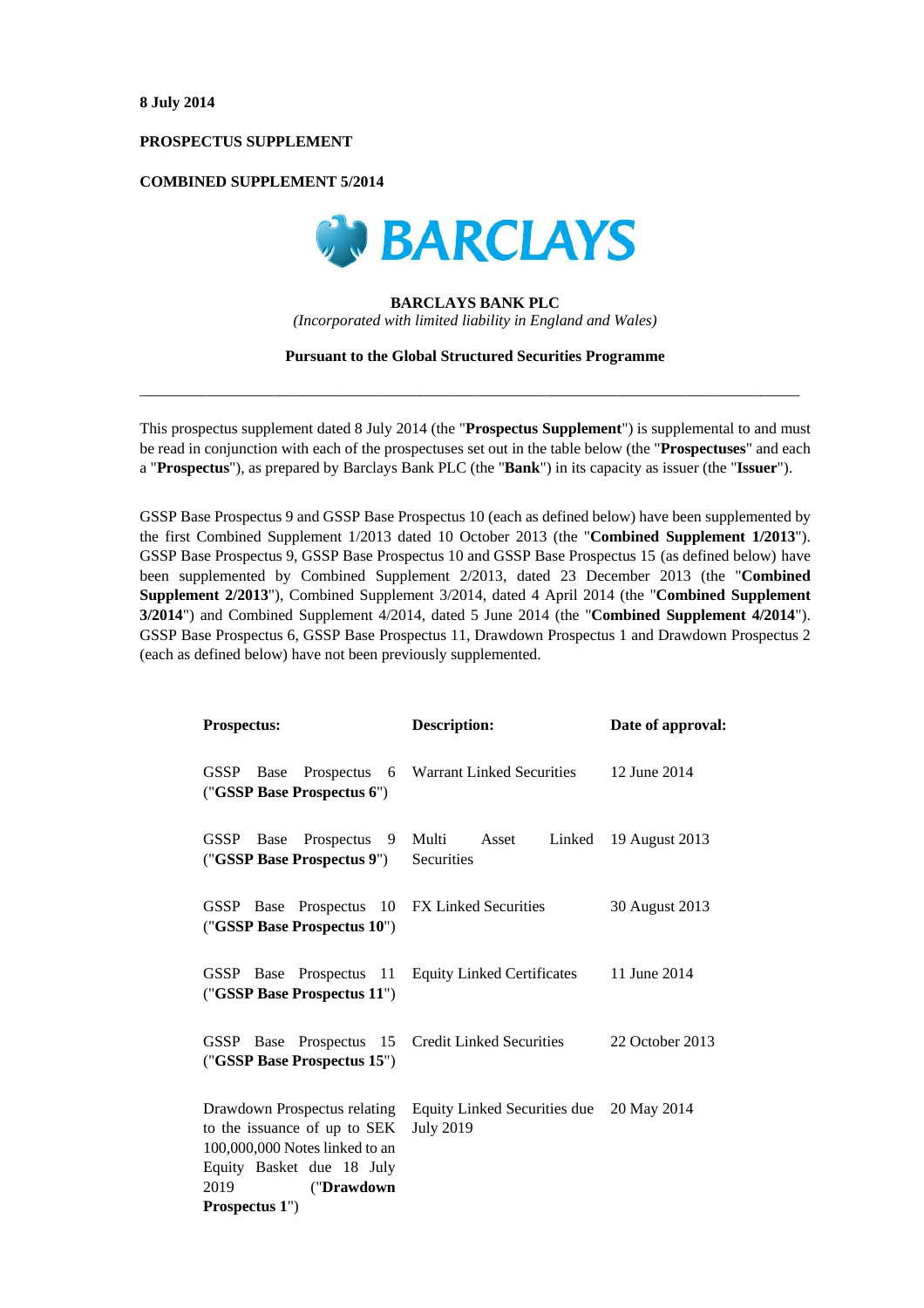| Drawdown Prospectus relating Equity Index Linked 27 May 2014 |  |  |
|--------------------------------------------------------------|--|--|
| to the issuance of up to SEK Securities due July 2020        |  |  |
| 100,000,000 Notes linked to an                               |  |  |
| Equity Index Basket due 24                                   |  |  |
| July 2020 (" <b>Drawdown</b>                                 |  |  |
| <b>Prospectus 2"</b> )                                       |  |  |

This Prospectus Supplement constitutes a prospectus supplement in respect of the Prospectuses for the purposes of Article 13 of Chapter 1 of Part II of the Luxembourg Law on Prospectuses for Securities dated 10 July 2005 and amended on 3 July 2012 (the "**Luxembourg Law**").

The purpose of this Prospectus Supplement is to supplement the information in the above listed Prospectuses in relation to certain regulatory proceedings.

Each of GSSP Base Prospectus 6 and GSSP Base Prospectus 11 incorporate by reference the registration document dated 3 June 2014 (the "**Registration Document**"), as prepared by the Bank, in its capacity as issuer under its Global Structured Securities Programme (the "**Programme**"). The other Prospectuses do not incorporate the Registration Document by reference or otherwise include such document as part of the Prospectus.

Each of the Prospectuses shall be supplemented as follows:

## **(a) Amendments in relation to regulatory matters**

# (i) **GSSP Base Prospectus 6, GSSP Base Prospectus 11, Drawdown Prospectus 1 and Drawdown Prospectus 2**:

The information appearing in '*The Issuer and the Group - Legal, Competition and Regulatory Matters*' on pages:

- from 27 to 38 of the Registration Document incorporated by reference in GSSP Base Prospectus 6;
- from 27 to 38 of the Registration Document incorporated by reference in GSSP Base Prospectus 11, and

the information appearing in '*Information relating to the Issuer - Legal, Competition and Regulatory Matters*' on pages:

- from 37 to 47 of Drawdown Prospectus 1; and
- from 38 to 48 of Drawdown Prospectus 2,

is updated by including the following additional information:

## "**Alternative Trading Systems and High-Frequency Trading**

The SEC and the New York State Attorney General (NYAG) have been investigating a range of issues associated with alternative trading systems (ATSs) and the activities of high-frequency traders. The Group has been providing information to the authorities in response to their enquiries (the "**ATSs and HFT Proceedings**").

On 25 June 2014, the NYAG filed a complaint against Barclays PLC and Barclays Capital Inc. in the Supreme Court of the State of New York alleging, amongst other things, that Barclays PLC and Barclays Capital Inc. engaged in fraud and deceptive practices in connection with LX Liquidity Cross, the Group's SEC-registered ATS. The NYAG complaint seeks unspecified monetary damages and injunctive relief."

# (ii) **GSSP Base Prospectus 9, GSSP Base Prospectus 10 and GSSP Base Prospectus 15**: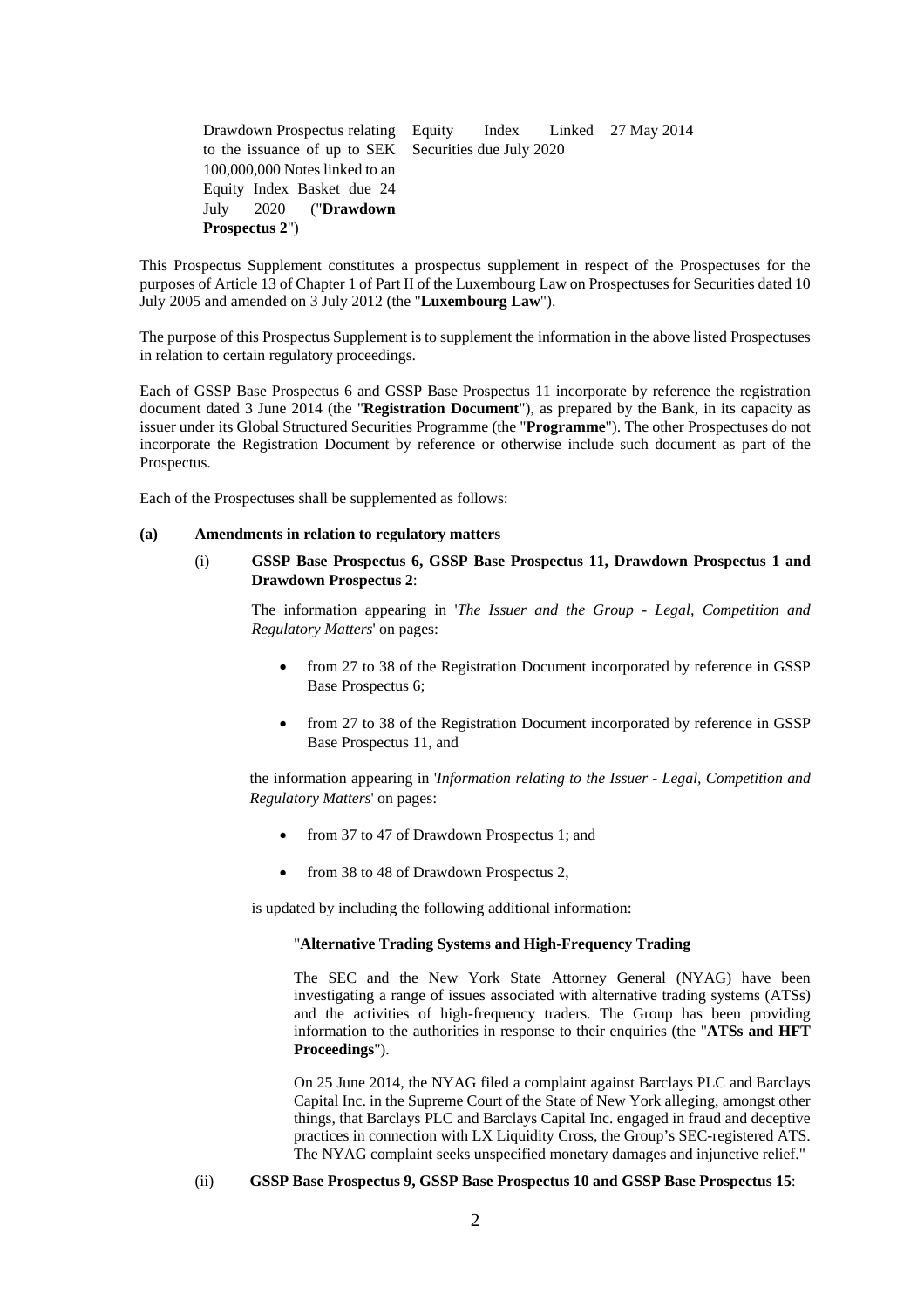The information appearing in '*Information relating to the Issuer - Competition and Regulatory Matters*' on pages:

- from 72 to 81 of GSSP Base Prospectus 9;
- from 52 to 61 of GSSP Base Prospectus 10; and
- from 43 to 54 of GSSP Base Prospectus 15,

is updated by including the following information:

### "**Alternative Trading Systems and High-Frequency Trading**

The SEC and the New York State Attorney General (NYAG) have been investigating a range of issues associated with alternative trading systems (ATSs) and the activities of high-frequency traders. Barclays PLC and its subsidiary undertakings have been providing information to the authorities in response to their enquiries.

On 25 June 2014, the NYAG filed a complaint against Barclays PLC and Barclays Capital Inc. in the Supreme Court of the State of New York alleging, amongst other things, that Barclays PLC and Barclays Capital Inc. engaged in fraud and deceptive practices in connection with LX Liquidity Cross, the Group's SEC-registered ATS. The NYAG complaint seeks unspecified monetary damages and injunctive relief."

### **(b) Amendments to '***Legal Proceedings***'**

# (i) **GSSP Base Prospectus 6 and GSSP Base Prospectus 11**:

The information appearing in '*The Issuer and the Group* – *Legal Proceedings*' on page:

- 40 of the Registration Document incorporated by reference in GSSP Base Prospectus 6; and
- 40 of the Registration Document incorporated by reference in GSSP Base Prospectus 11,

is updated by including the following additional information:

## "**Legal Proceedings**

Save as disclosed in respect of the Citi Proceedings, ADS Proceedings, and the RMBS Proceedings (in each case under the section headed, "Legal, Competition and Regulatory Matters" above), and the Devonshire Proceedings, LIBOR Proceedings, FX Trading Proceedings, Benchmark Proceedings, FERC Proceedings, BDC Finance Proceedings, CDS Proceedings, Qatar Holding Proceedings and ATSs and HFT Proceedings (in each case under the section headed, "Regulatory Inquiries" above), there are no, and have not been, any governmental, legal or arbitration proceedings (including any such proceedings which are pending or threatened of which the Issuer is aware), which may have or have had during the 12 months preceding the date of this Registration Document, a significant effect on the financial position or profitability of the Issuer and/or the Bank Group."

#### (ii) **GSSP Base Prospectus 9, GSSP Base Prospectus 10 and GSSP Base Prospectus 15**:

The information appearing in '*Information relating to the Issuer* – *Legal Proceedings*' on pages:

- from 81 to 82 of GSSP Base Prospectus 9;
- from 61 to 62 of GSSP Base Prospectus 10; and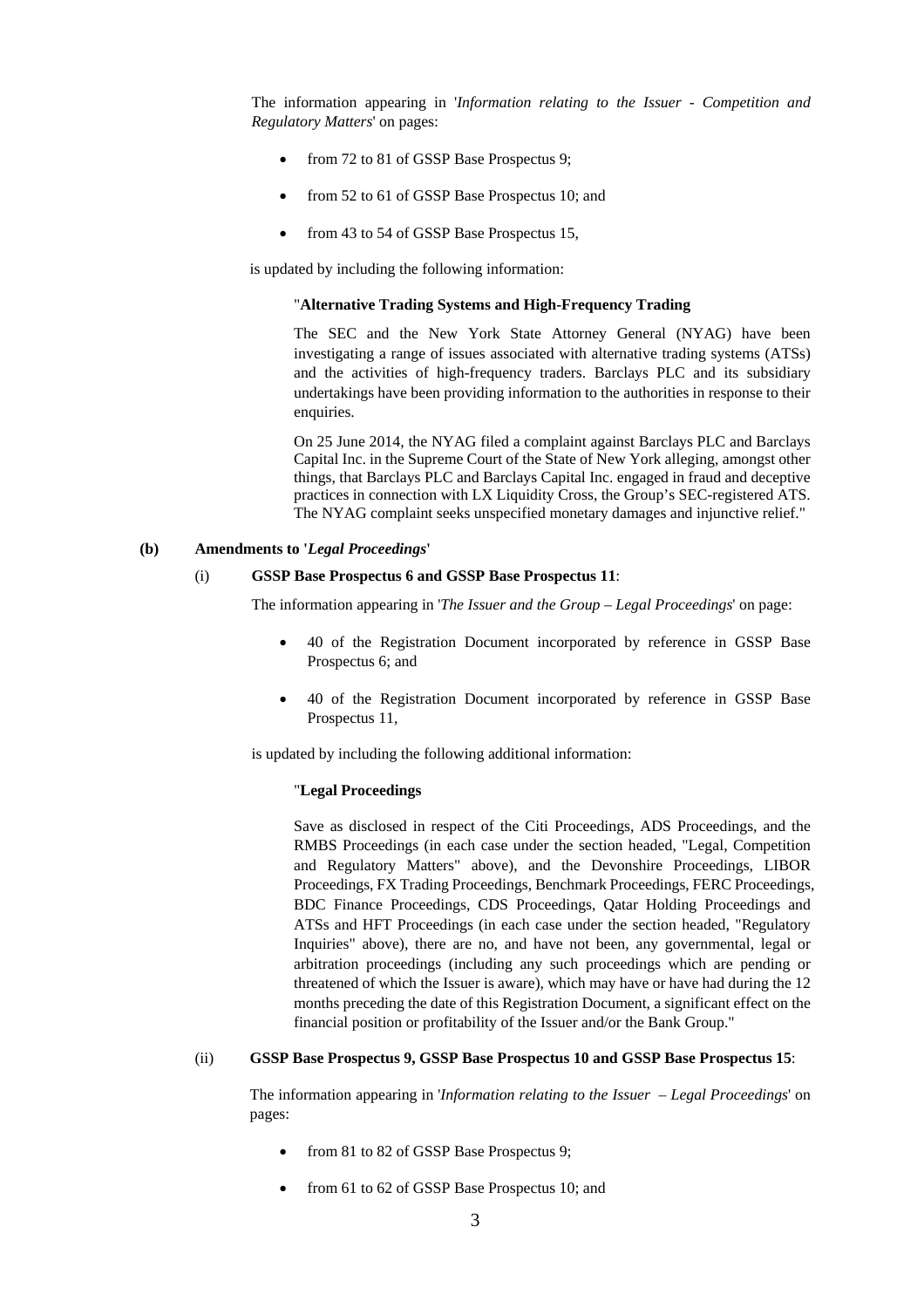from 54 to 55 of GSSP Base Prospectus 15,

is updated by including the following information:

#### "**Legal Proceedings**

Save as disclosed under '*The Issuer and the Group* — *Competition and Regulatory Matters*' (under the headings 'Investigations into LIBOR, ISDAfix and other Benchmarks', 'Investigations into Foreign Exchange Trading', 'Interest Rate Hedging Products Redress', 'Payment Protection Insurance Redress', 'Federal Energy Regulatory Commission Investigation', 'Credit Default Swap (CDS) Antitrust Investigations', Investigations into Certain Agreements' and 'Alternative Trading Systems and High-Frequency Trading') and 'The Issuer and the Group — Legal Proceedings' under the headings 'Lehman Brothers', 'American Depositary Shares', 'Mortgage Related Activity and Litigation', 'Devonshire Trust', 'LIBOR and other Benchmarks Civil Actions', 'Civil Action in Respect of Foreign Exchange Trading' and 'Other Legal and Regulatory Proceedings'), Note 28 (Provisions) on pages 301 to 302 of the Joint Annual Report and Note 30 (Legal, Competition and Regulatory Matters) on pages 303 to 309 of the Joint Annual Report, there are no governmental, legal or arbitration proceedings (including any such proceedings which are pending or threatened of which the Issuer is aware), which may have or have had during the 12 months preceding the date of this Base Prospectus, a significant effect on the financial position or profitability of the Issuer and/or the Group."

# (iii) **Drawdown Prospectus 1**:

The information appearing in '*Information relating to the Issuer* – *Legal Proceedings*' on page 49 of Drawdown Prospectus 1 is updated by including the following information:

### "**Legal Proceedings**

Save as disclosed under '*The Issuer and the Group — Legal, Competition and Regulatory Matters*' (on pages 37 to 47 of this Prospectus other than under the heading 'General'), including under the headings 'Alternative Trading Systems and High-Frequency Trading', there are no governmental, legal or arbitration proceedings (including any such proceedings which are pending or threatened of which the Issuer is aware), which may have or have had during the 12 months preceding the date of this Prospectus, a significant effect on the financial position or profitability of the Issuer and/or the Group."

### (iv) **Drawdown Prospectus 2**:

The information appearing in '*Information relating to the Issuer* – *Legal Proceedings*' on page 50 of Drawdown Prospectus 2 is updated by including the following information:

# "**Legal Proceedings**

Save as disclosed under '*The Issuer and the Group — Legal, Competition and Regulatory Matters*' (on pages 38 to 48 of this Prospectus other than under the heading 'General'), including under the headings 'Alternative Trading Systems and High-Frequency Trading', there are no governmental, legal or arbitration proceedings (including any such proceedings which are pending or threatened of which the Issuer is aware), which may have or have had during the 12 months preceding the date of this Prospectus, a significant effect on the financial position or profitability of the Issuer and/or the Group."